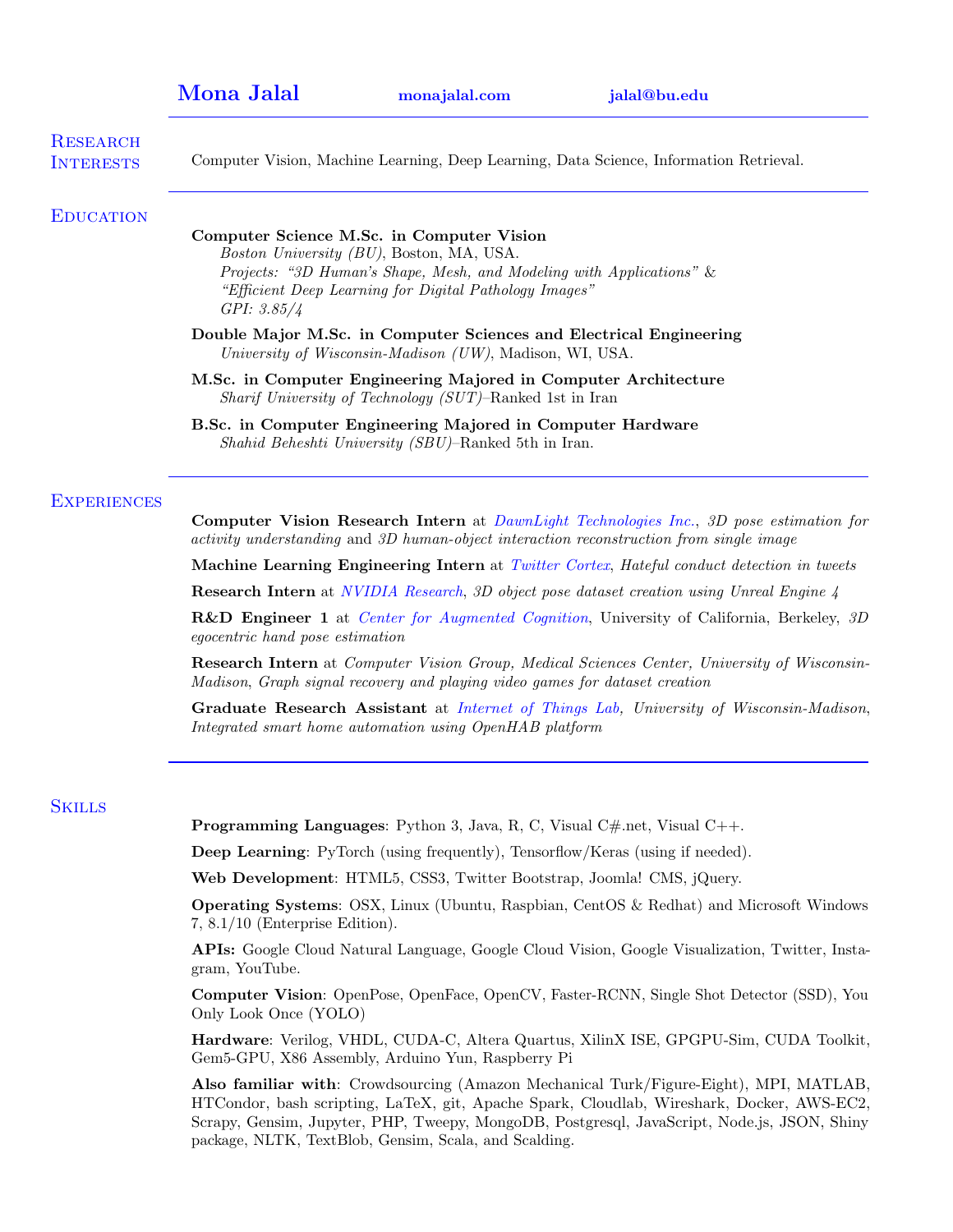### **PUBLICATIONS**

& Reports N. Ruiz, H. Yu, D. A. Allessio, M. Jalal, A. Joshi, T. Murray, J. J. Magee, J. R. Whitehill, V. Ablavsky, I. Arroyo, B. P. Woolf, S. Sclaroff, and M. Betke, Leveraging Affect Transfer Learning for Behavior Prediction in an Intelligent Tutoring System, IEEE International Conference on Automatic Face and Gesture Recognition, 2021.

> V. Bhatia, V. P. Akavoor, S. Paik, L. Guo, M. Jalal, A. Smith, D. A. Tofu, E. E. Halim, Y. Sun, M. Betke, P. Ishwar, D. T. Wijaya, [OpenFraming: Open-sourced Tool for Computational Framing](https://aclanthology.org/2021.emnlp-demo.28.pdf) [Analysis of Multilingual Data,](https://aclanthology.org/2021.emnlp-demo.28.pdf) Proceedings of the Conference on Empirical Methods in Natural Language Processing (EMNLP): System Demonstrations, 2021.

> I. Tourni, L. Guo, T. H. Daryanto, F. Zhafransyah, E. E. Halim, M. Jalal, B. Chen, S. Lai, H. Hu, M. Betke, P. Ishwar, D. T. Wijaya, Detecting Frames in News Headlines and Lead Images in US Gun Violence Coverage, [Detecting Frames in News Headlines and Lead Images in US Gun Violence](https://aclanthology.org/2021.findings-emnlp.339.pdf) [Coverage,](https://aclanthology.org/2021.findings-emnlp.339.pdf) Findings of the Association for Computational Linguistics: Conference on Empirical Methods in Natural Language Processing (EMNLP), 2021.

> N. Ruiz, M. Jalal, V. Ablavsky, D. Allessio, J. Magee, J. Whitehill, I. Arroyo, B. Woolf, S. Sclaroff, M. Betke, [Leveraging Affect Transfer Learning for Behavior Prediction in an Intelligent Tutoring](https://arxiv.org/pdf/2002.05242.pdf) [System,](https://arxiv.org/pdf/2002.05242.pdf) Technical record

> A.Smith<sup>\*</sup>, D.A.Tofu<sup>\*</sup>, M. Jalal<sup>\*</sup>, E. E. Halim, Y. Sun, V. Akavoor, M. Betke, P. Ishwar, L. Guo, and D. T. Wijaya, [OpenFraming:](http://www.openframing.org) We brought the ML; you bring the data. Interact with your data and discover its frames. [arXiv link.](https://arxiv.org/pdf/2008.06974.pdf)

> E. Saraee, M. Jalal, M. Betke, [Visual Complexity Analysis using Deep Intermediate-Layer Features,](https://www.sciencedirect.com/science/article/pii/S1077314220300333) Accepted at the Computer Vision and Image Understanding Journal 2020.

> M. Jalal<sup>\*</sup>, *K.Wang*<sup>\*</sup>, J. Sankara, Y. Zheng, E. O. Nsoesie, M. Betke, [Scraping Social Media Photos](https://dl.acm.org/citation.cfm?id=3357170) [Posted in Kenya and Elsewhere to Detect and Analyze Food Types,](https://dl.acm.org/citation.cfm?id=3357170) ACM Multimedia, 5th International Workshop on Multimedia Assisted Dietary Management (MADiMa), 2019.

> L. Guo, K. Mays, S. Lai, M. Jalal, P. Ishwar, M. Betke, [Accurate, Fast, But Not Always Cheap:](https://journals.sagepub.com/doi/abs/10.1177/1077699019891437) [Evaluating "Crowdcoding" as an Alternative Approach to Analyze Social Media Data,](https://journals.sagepub.com/doi/abs/10.1177/1077699019891437) accepted to "Journalism & Mass Communication Quarterly" (JMCQ) 2019–Top Journal in Communications and Media Studies.

> M. Jalal, J. Spjut, B. Boudaoud, M. Betke, [SIDOD: A Synthetic Image Dataset for 3D Object Pose](https://research.nvidia.com/publication/2019-06_SIDOD%3A-A-Synthetic) [Recognition with Distractors,](https://research.nvidia.com/publication/2019-06_SIDOD%3A-A-Synthetic) 6th WiCV Workshop at Computer Vision and Pattern Recognition, Long Beach, CA, USA, 2019, 3 pages.

[SAVOIAS:](https://arxiv.org/pdf/1810.01771v1.pdf) A Diverse, Multi-Category Visual Complexity Dataset, ArXiv preprint 2018.

M. Jalal, K. K. Mays, L. Guo, M. Betke, [Performance Comparison of Crowdworkers and NLP](https://arxiv.org/abs/2002.04181?context=cs.LG) [Tools on Named-Entity Recognition and Sentiment Analysis of Political Tweets,](https://arxiv.org/abs/2002.04181?context=cs.LG) 2nd [Widening](https://www.aclweb.org/portal/content/2nd-winlp-workshop-widening-nlp) [Natural Language Processing](https://www.aclweb.org/portal/content/2nd-winlp-workshop-widening-nlp) (WiNLP) workshop at North American Chapter of the Association for Computational Linguistics (NAACL) 2018 conference, 4 pages, New Orleans, LA, 2018.

W. Kim, M. Jalal, S. J. Hwang, S. C. Johnson, V. Singh, [Online Graph Completion: Multivariate](http://openaccess.thecvf.com/content_cvpr_2017/papers/Kim_Online_Graph_Completion_CVPR_2017_paper.pdf) [Signal Recovery in Computer Vision,](http://openaccess.thecvf.com/content_cvpr_2017/papers/Kim_Online_Graph_Completion_CVPR_2017_paper.pdf) 2017 IEEE Conference on Computer Vision and Pattern Recognition, CVPR, Honolulu, HI, USA, pages 5019–5027, July 21-26, 2017 [acceptance rate: 29.9%].

A. Kumar, M. Jalal, B. Yan, J. F. Naughton, J. M. Patel: [Demonstration of Santoku: Optimizing](http://www.vldb.org/pvldb/vol8/p1864-kumar.pdf) [Machine Learning over Normalized Data.](http://www.vldb.org/pvldb/vol8/p1864-kumar.pdf) Proceedings of Very Large Data Bases (PVLDB) 8(12): pages 1864–1867, 2015 [acceptance rate: 33.1%].

M. Jalal, Z. Shirmohammadi, A. Patooghy, S. G. Miremadi, [Evaluation of Application Mapping for](http://connection.ebscohost.com/c/articles/65648209/evaluation-application-mapping-network-on-chips) [Network-on- Chips,](http://connection.ebscohost.com/c/articles/65648209/evaluation-application-mapping-network-on-chips) Real-time and Embedded Systems (RTES'10), 6 pages, 2010.

Z. Shirmohammadi, M. Jalal, A. Patooghy, S. G. Miremadi, [A Reconfigurable Switch Architecture](http://connection.ebscohost.com/c/articles/65648201/reconfigurable-switch-architecture-enhance-reliability-network-on-chips) [to Enhance Reliability of Network-on-Chips,](http://connection.ebscohost.com/c/articles/65648201/reconfigurable-switch-architecture-enhance-reliability-network-on-chips) Real-time and Embedded Systems (RTES'10), 7 pages, 2010.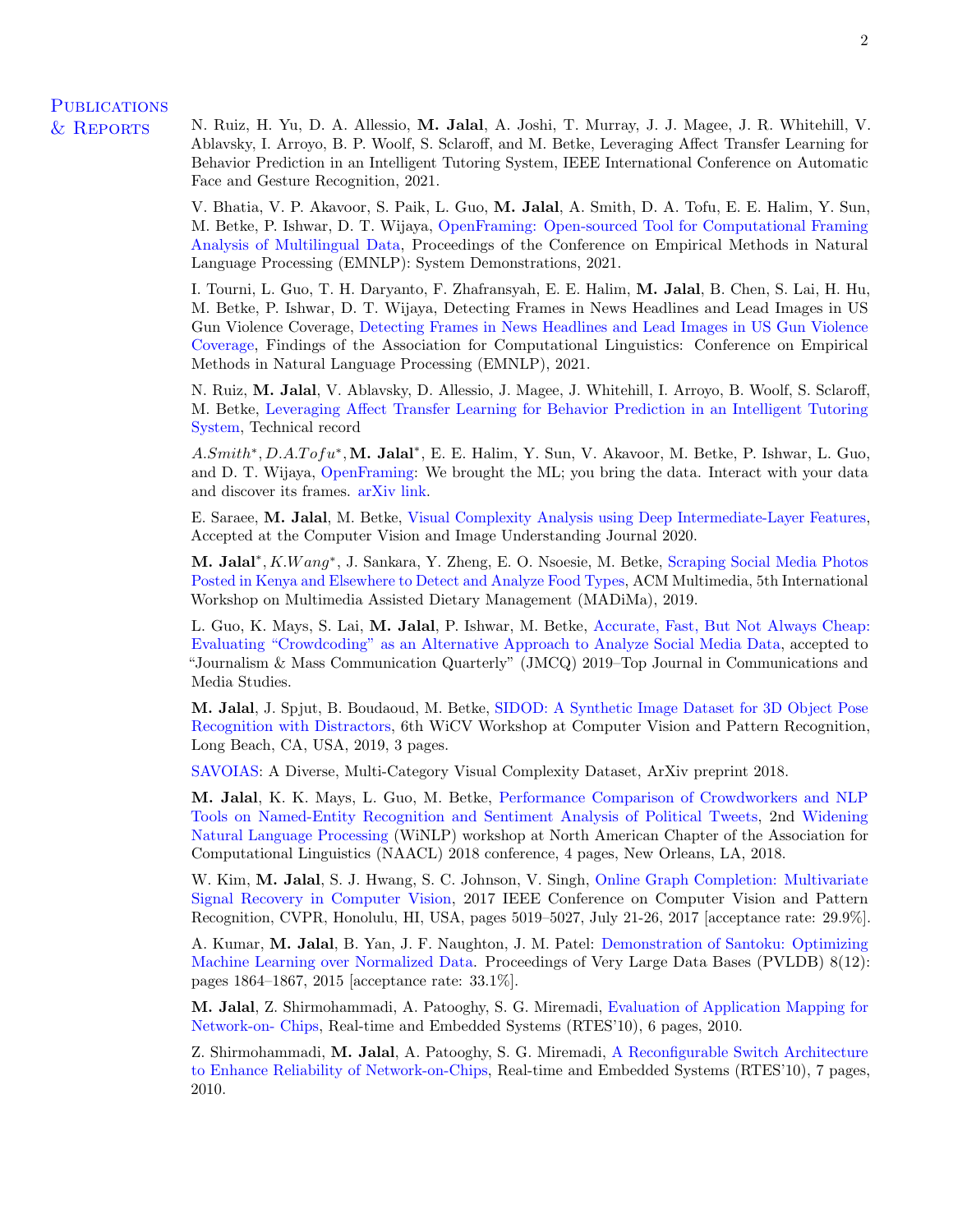**SELECTED** HONORS<sub>&</sub> **AWARDS** 

[Outstanding reviewer](https://iccv2021.thecvf.com/outstanding-reviewers) (top 5% student reviewers) for International Conference on Computer Vision (ICCV), August 31, 2021.

Scholarship recipient to attend [AI-DLDA 2020](https://www.ip4fvg.it/summer-school/) international summer school on artificial intelligence from deep learning to data analytics, June 29-July3, 2020. [acceptance rate: 11.11%]

Hariri Institute for Computing [Graduate Student Fellowship,](http://www.bu.edu/hic/people-2/fellows/gsf-pd-fellows/) June 2019. \$7500

[Brilliant BUD Awardee,](https://www.bu.edu/datascience/buds2019/) this distinction enabled me to be a distinguished presenter at the 4th Annual BU Data Science (BUDS) Day poster session and present our research/project during the Student Lightning talk portion of the program. The "Brilliant BUD Award" recognizes outstanding students who have showed dedication to their studies and have shown in-depth knowledge of their research. The recognition comes from a nomination, in my case from Professor Stan Sclaroff.

Full Gold scholarship to [ODSC](https://odsc.com/boston) (Open Data Science Conference) East 2018, January 29, 2018.

Google scholarship for attending [Google UBIQUITY:](https://ubiquity.withgoogle.com/) Beyond the Internet of Things, January 2016.

Google Anita Borg Institute (ABI) [scholarship](https://ghc.anitab.org/scholars/2015-scholars/jalal-mona-app3006s1/) for Grace Hopper Celebration [\(GHC\)](http://gracehopper.org/) 2015.

Google travel scholarship for attending [VLDB15.](http://www.vldb.org/2015/)

Texas Advanced Computing Center [\(TACC\)](https://www.tacc.utexas.edu/) scholarship for [supercomputing summer institute,](https://portal.tacc.utexas.edu/training/summer-institute) 2015.

[TACC](https://www.tacc.utexas.edu/) scholarship for attending [IEEE BigData 2014](https://www.tacc.utexas.edu/news/events/2014/ieee/managing-large-datasets) conference and first hands-on workshop on leveraging high-performance computing resources for managing large datasets.

Apple Inc. scholarship for attending Grace Hopper Celebration (GHC) 2013.

# **SELECTED**

TEACHING Teaching assistant for Women's Accelerator: Fundamentals of Deep Learning for Computer Vision, NVIDIA GPU Technology Conference.

> Student coach for the basic track of [Data+Narrative](https://combeyond.bu.edu/workshop/data-narrative/) intensive course at the BU College of Communications, supervised by Professor [Maggie Mulvihill.](http://www.bu.edu/com/profile/maggie-mulvihill/)

> Teaching assistant for Introduction to Database Systems [\(CS460/660\)](http://www.cs.bu.edu/faculty/gkollios/cs460f17/), Instructor: Dr. George Kollios, Department of Computer science, Boston University.

> Instructor for Network Laboratory, Computer Engineering Department, Sharif University of Technology.

> Instructor for Digital Design Laboratory (using Verilog HDL and implementing on Altera and Xilinx FPGAs), Computer Engineering Department, Sharif University of Technology.

# **RESEARCH**

Talks Image and Text Analysis of Public Communication, [BU AI4ALL Program,](https://www.bu.edu/lernet/AI4ALL/) July 29, 2021.

3D Human-Object Interaction Reconstruction, [BU ARTEMIS Project,](https://www.bu.edu/lernet/artemis/) July 8, 2021.

2D/3D Pose Estimation in Animals, Humans, and Objects, at [Neuro-Autonomy: Neuroscience-](http://sites.bu.edu/neuroautonomy/kickoff-meeting-agenda/)[Inspired Perception, Navigation, and Spatial Awareness for Autonomous Robots kickoff meeting](http://sites.bu.edu/neuroautonomy/kickoff-meeting-agenda/) at Boston University, November 14, 2019.

Creating Synthetic Datasets using Game Engines for Computer Vision Applications, [BU](https://www.bu.edu/lernet/AI4ALL/overview.html) [AI4ALL program,](https://www.bu.edu/lernet/AI4ALL/overview.html) July 31, 2019.

Automatic Facial Expression Analysis Goes to School, BU Artificial Intelligence Research (AIR) seminar series, February 25, 2018.

Creating Synthetic Data for Deep Learning Applications at [Machine Intelligence Conference](https://machineintelligence.cc/schedule) at MIT Media Lab, November 3, 2018.